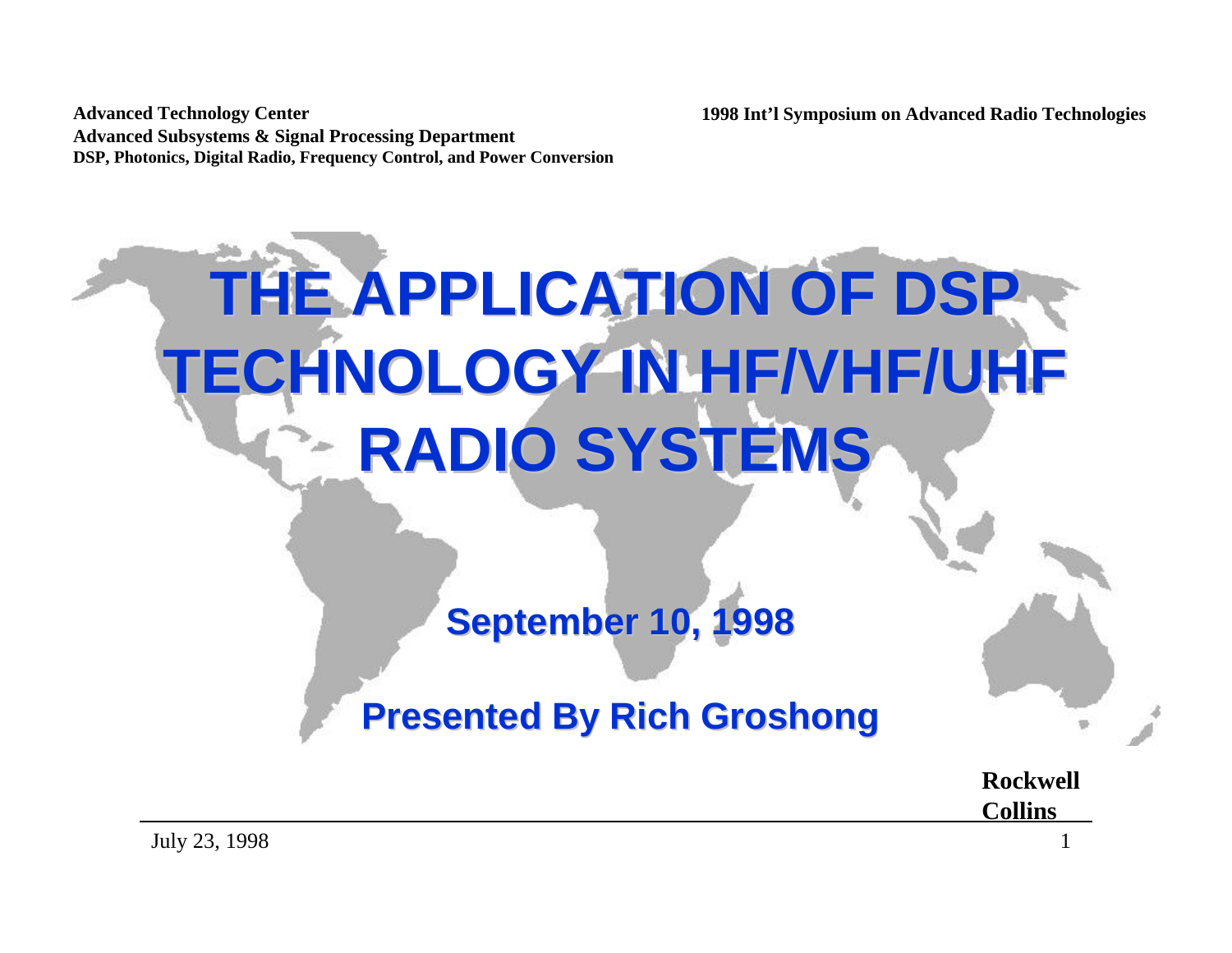# **PRESENTATION AGENDA**

- Superheterodyne Radio Technology
- Direct Conversion Radio (DCR) Technology
- Critical DSP Radio Performance Issues
- Tricks of the DSP Trade
- Future DSP Radio Technology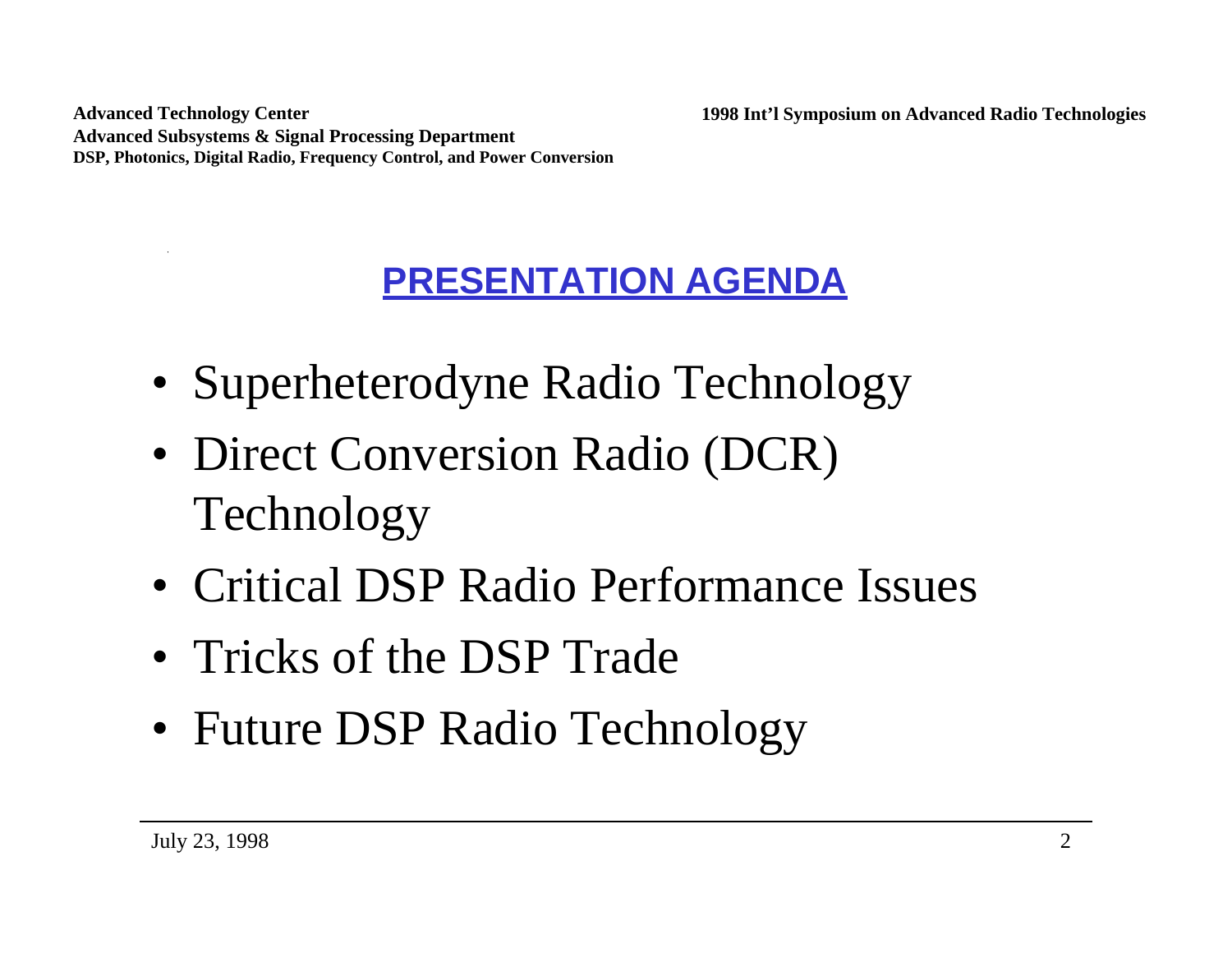**Advanced Technology Center Advanced Subsystems & Signal Processing Department**

**DSP, Photonics, Digital Radio, Frequency Control, and Power Conversion**

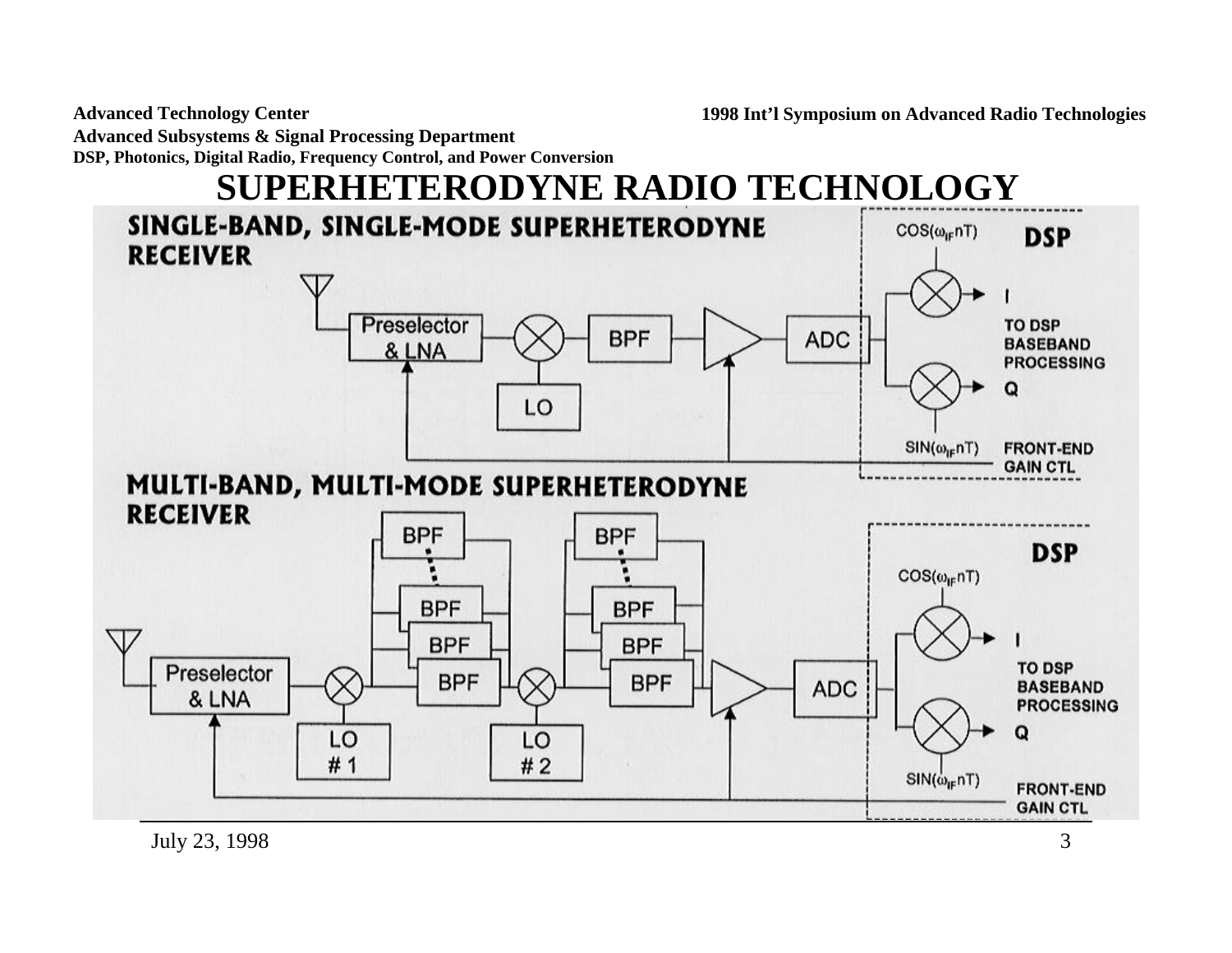## **DIRECT CONVERSION RADIO TECHNOLOGY**

## **MULTI-BAND, MULTI-MODE DIRECT CONVERSION**



**1998 Int'l Symposium on Advanced Radio Technologies**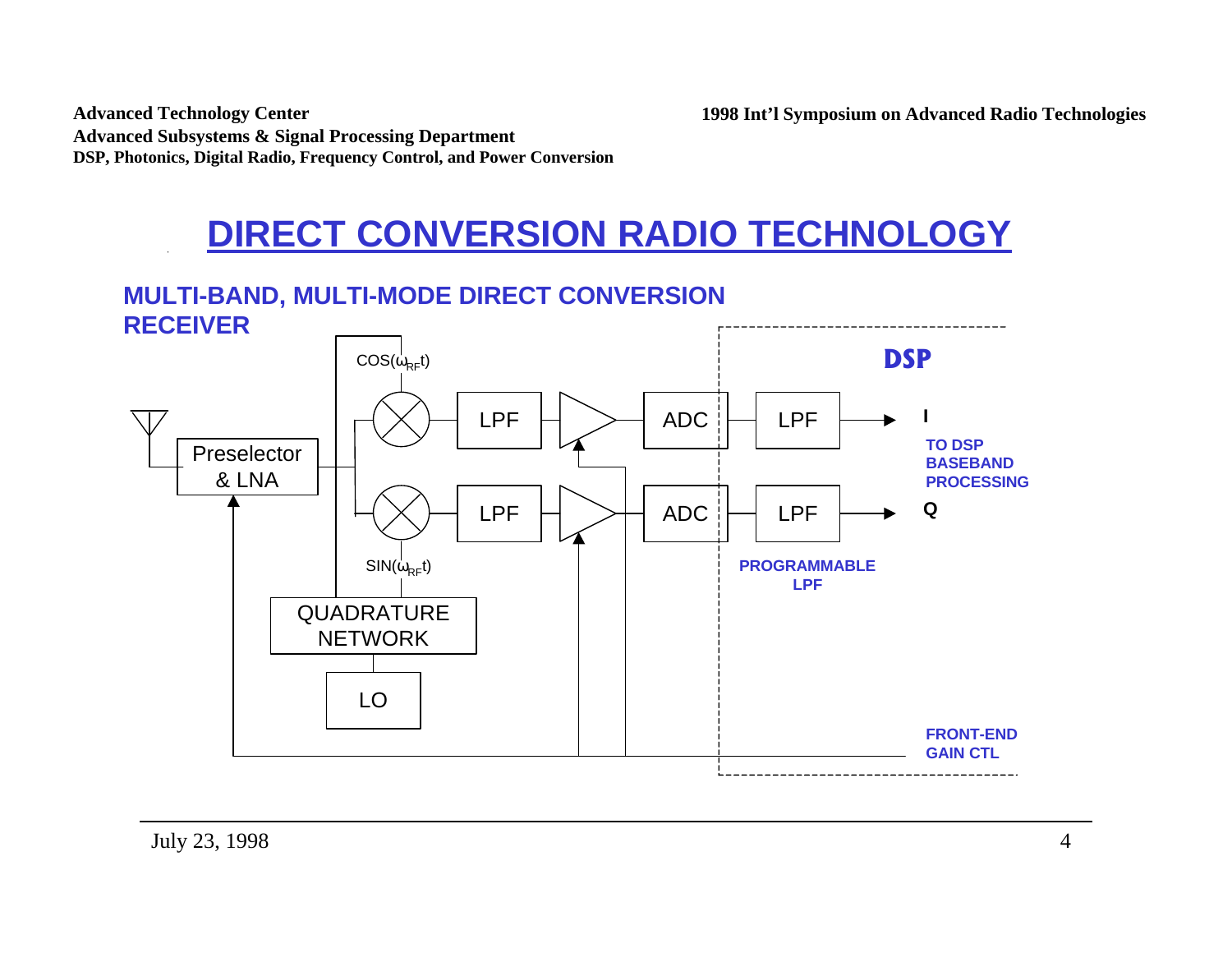# **MODULAR AVIONICS RADIO WAVEFORMS**

| Waveform                            | <b>Frequency</b>      | <b>BW</b>      |
|-------------------------------------|-----------------------|----------------|
| <b>SINCGARS</b>                     | 30-88MHz              | 25KHz          |
| VOR.                                | 108-118MHz            | 18KHz          |
| ILS (MB, LOC, GS)                   | 75,108-112,329-335MHz | 36KHz          |
| VHF/UHF (Clear Voice Com & Data)    | 30-400MHz             | 8.33KHz, 18KHz |
| HAVE QUICK, HAVE QUICK II           | 225-400MHz            | 25KHz,36KHz    |
| <b>SATURN</b>                       | 225-400MHz            | 36KHz          |
| Link 4                              | 225-400MHz            | 70KHz          |
| Link 11                             | 225-400MHz            | 70KHz          |
| SATCOM (DAMA)                       | 240-317MHz            | 8KHz, 36KHz    |
| Constant Source (T-A/B, TIBS, TRAP) | 240-270MHz            | 8KHz, 36KHz    |
| IFF / TCAS (XPND / INT)             | 1030,1090MHz          | 10.0MHz        |
| Link 16 / JTIDS                     | 969-1206MHz           | 3.0MHz         |
| <b>TACAN</b>                        | 962-1213MHz           | 400KHz         |
| <b>Weapons Data Link</b>            | 1500-1900MHz          | 10.0MHz        |
| <b>HF</b>                           | $2 - 30MHz$           | 3, 6KHz        |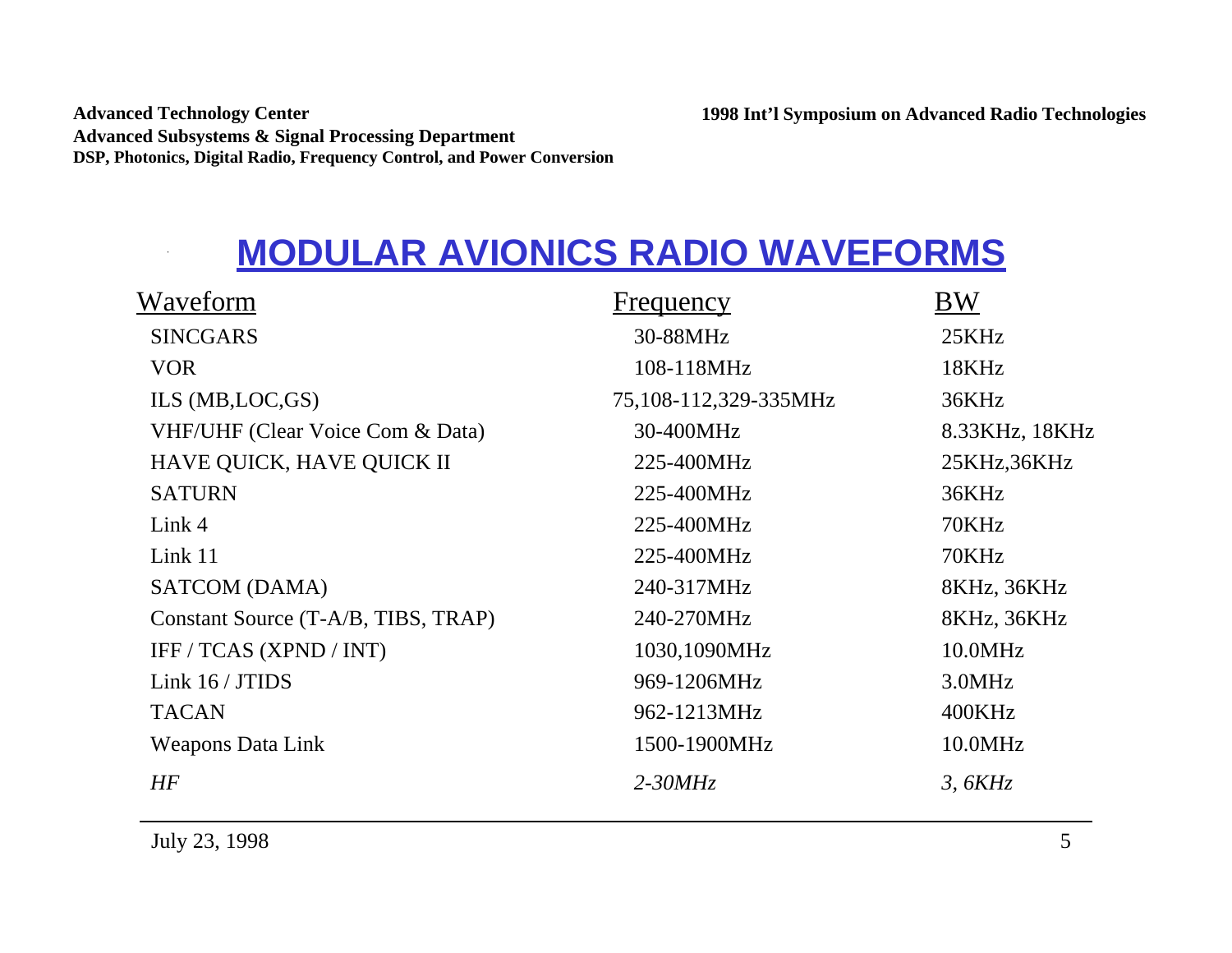# **DCR PRO'S AND CON'S**

- DCR Offers Lower Cost / Size / Power for a Wide Frequency Coverage Radio
	- How do you build a 2 to 3000 MHz Superheterodyne?
	- Single Synthesizer DCR, 1-Loop at RF Carrier Frequency
	- Single Frequency Translator DCR, RF to BB & BB to RF
	- All DCR components are suitable for integration
		- MMIC's & ASIC's
	- Spurious Responses are well behaved (No Crossovers)
- DCR May be the only "practical" near-term technology for low-power PCMCIA Radio
- DCR *REQUIRES* DSP Calibration of Analog Circuits
	- Phase & Gain error, Rcvr DC Offset, Xmtr LO Leakage
	- DCR DSP is more complex but can be digital VLSI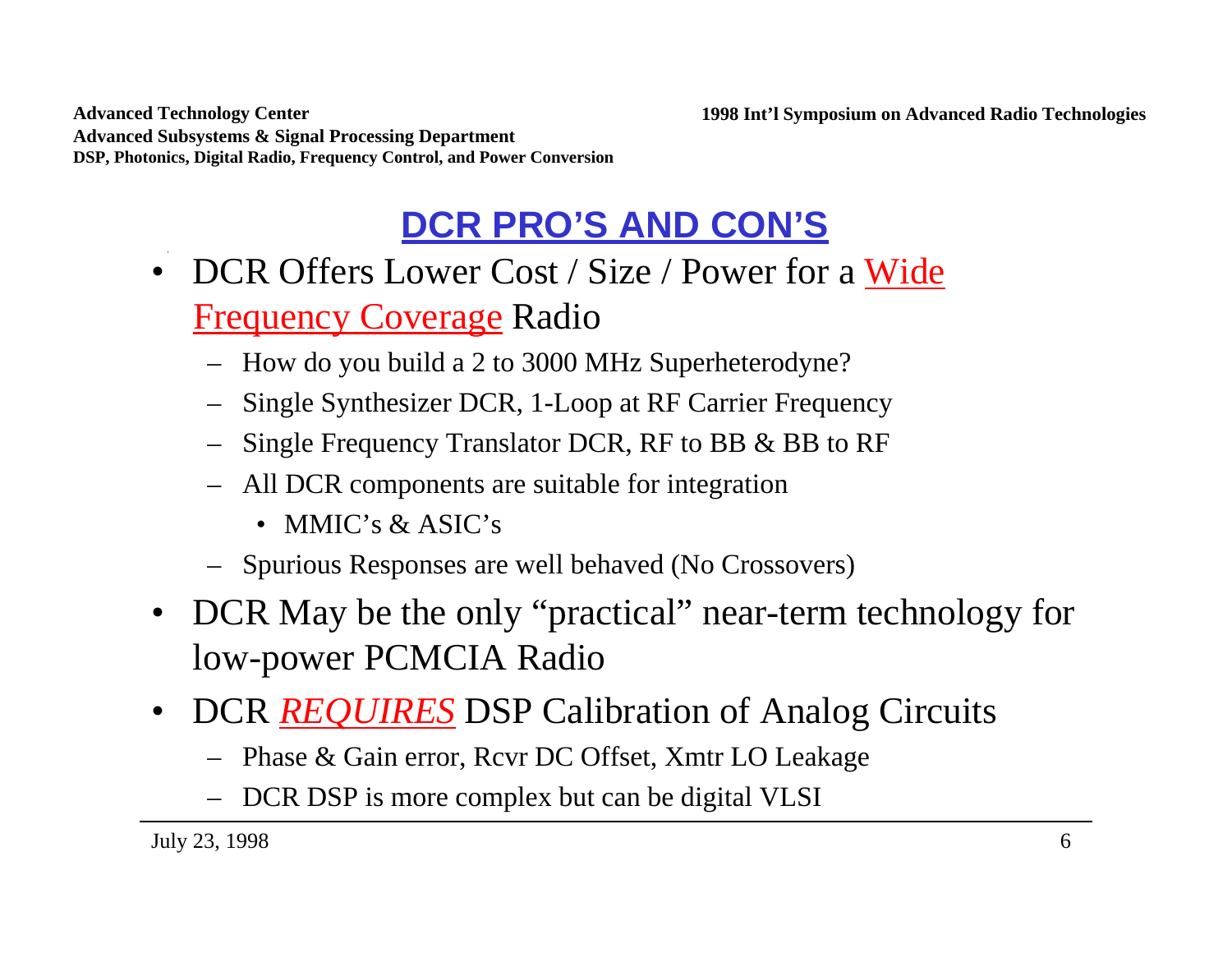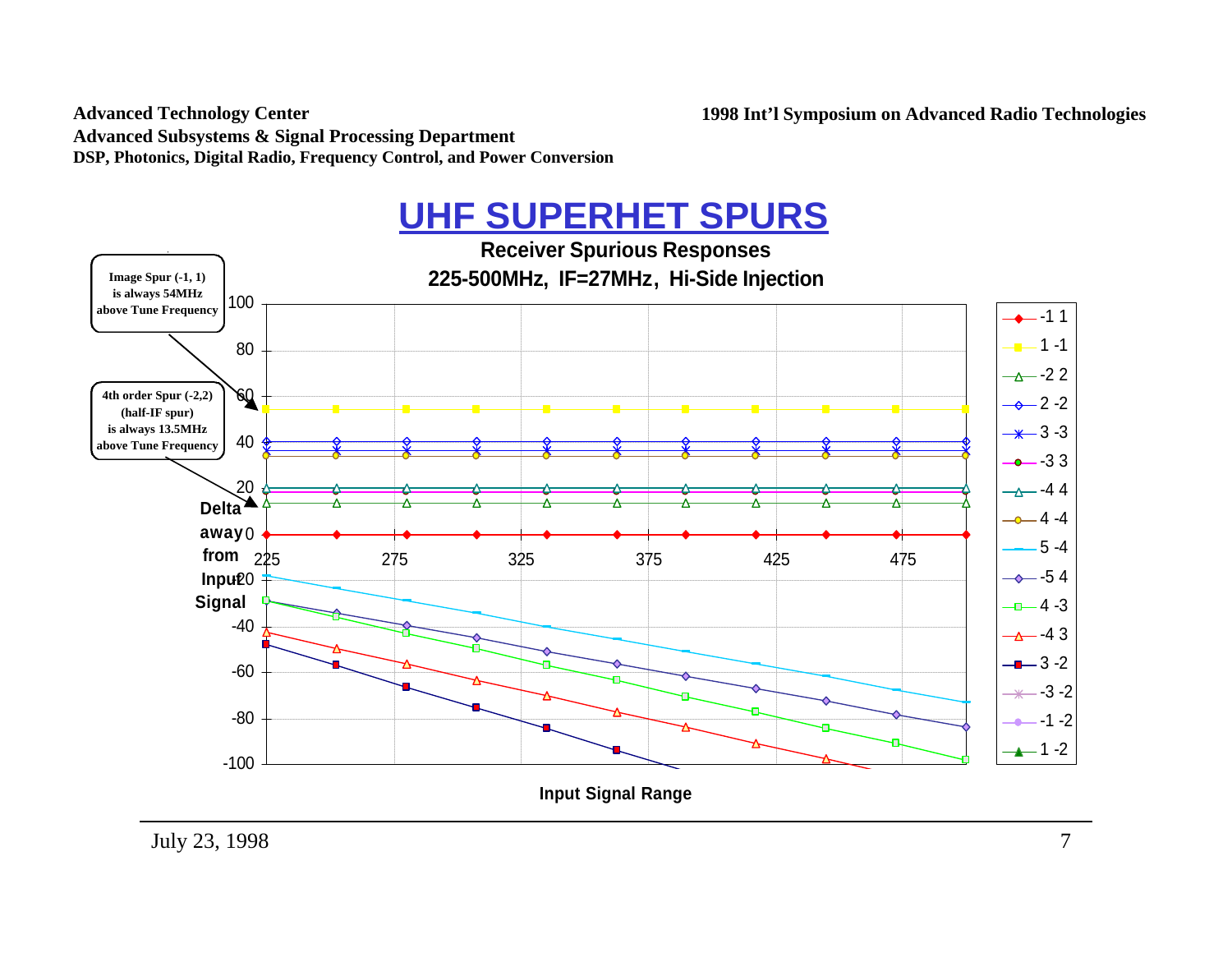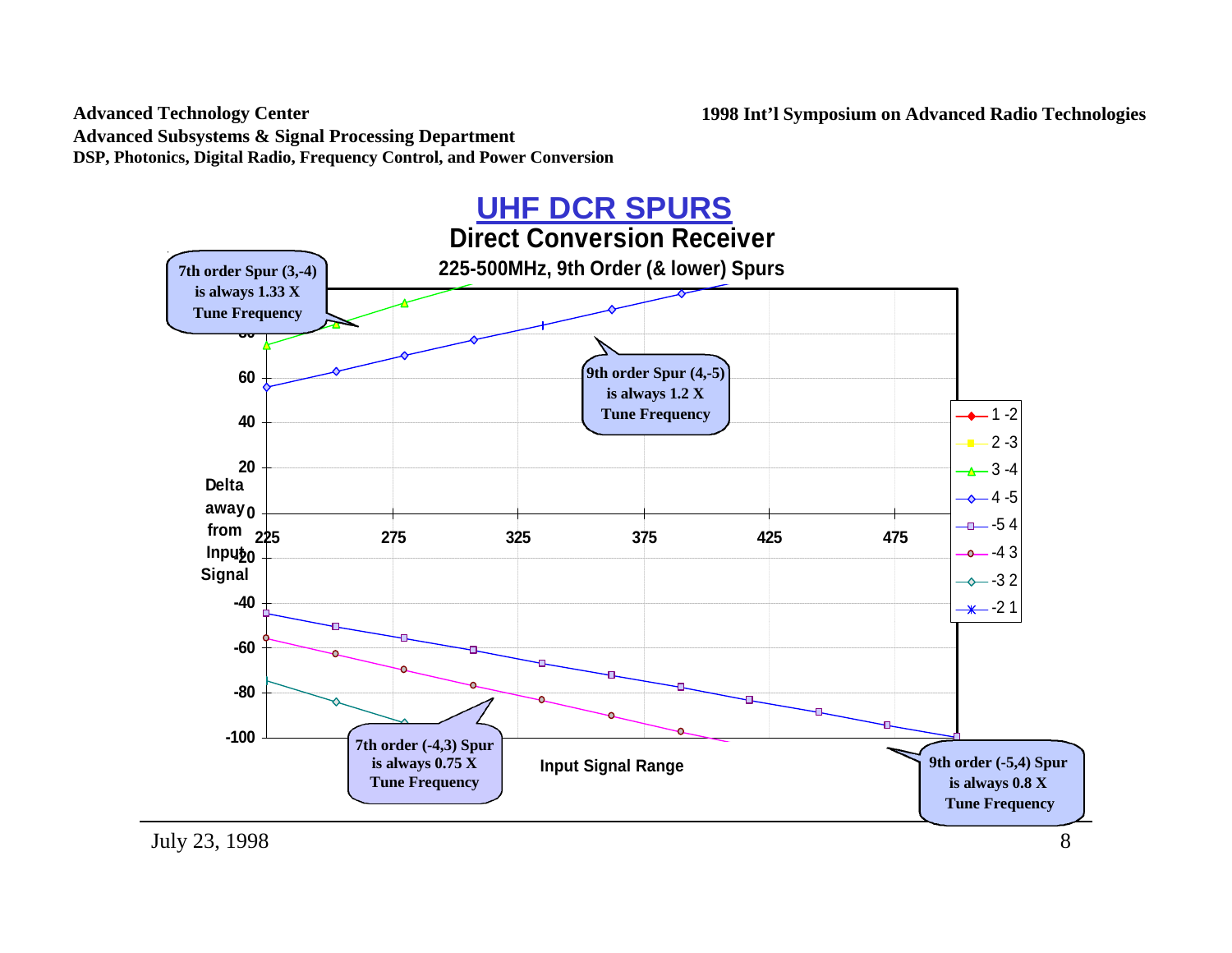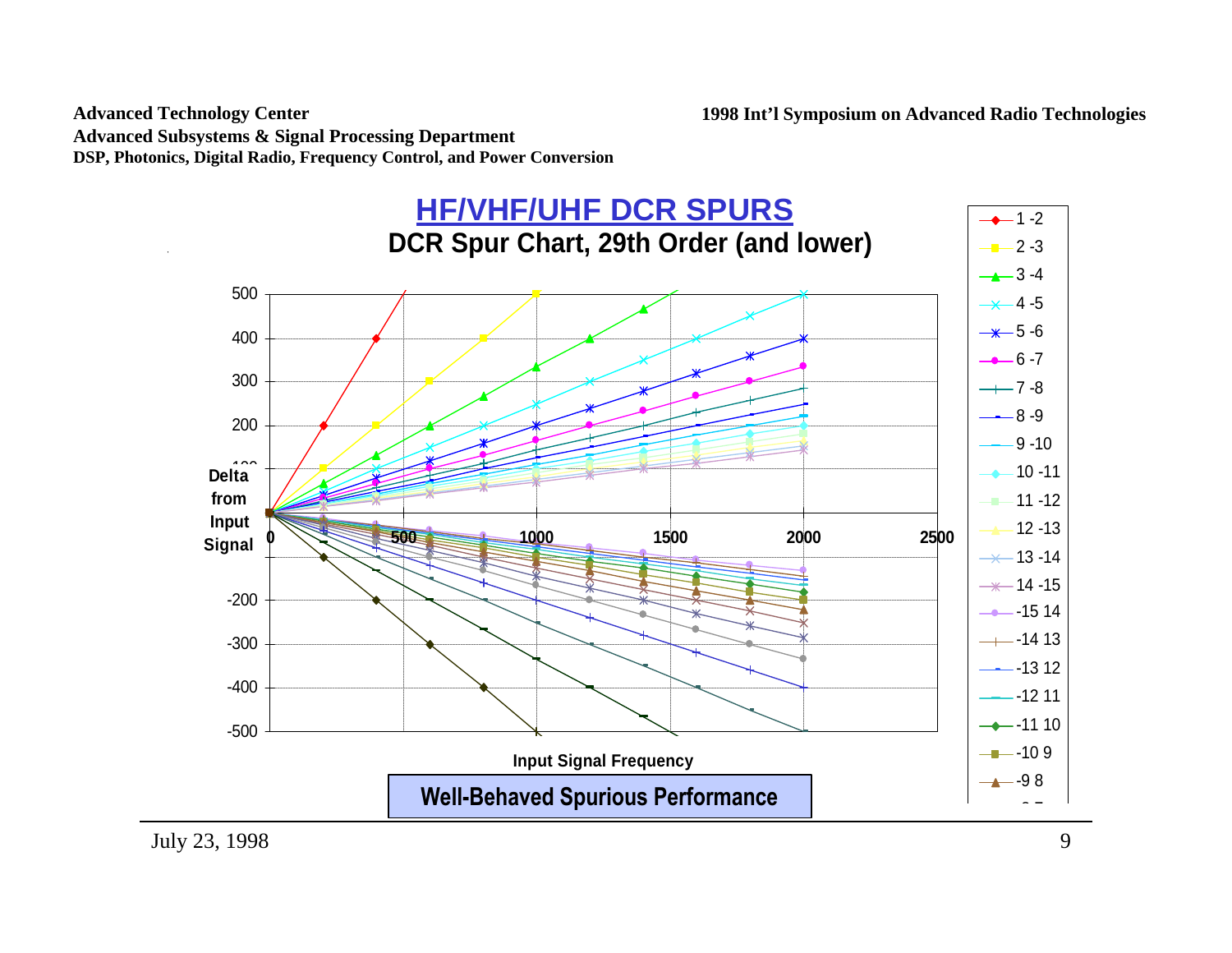**Advanced Technology Center Advanced Subsystems & Signal Processing Department DSP, Photonics, Digital Radio, Frequency Control, and Power Conversion**

### **MODULAR AVIONICS RADIO CAPABILITIES**

- Direct Conversion Receiver / Direct Conversion Exciter
	- **Multi-Band Receiver and Exciter:** *30 MHz to 2000 MHz*
	- **Multiple Channel Bandwidths:** *5 KHz to 10 MHz*
	- **3-Pitch SEM-E Form Factor (5" x 6" x 1.8" ), reducing to 1-Pitch (5" x 6" x 0.6" )**
	- **Custom MMICs and ASICs and FPGAs**
- 30-2000MHz Synthesizer:
	- **Single-Loop PLL, utilizing Fractional Division Technology**
	- **Continuous Freq. Coverage 30-2000MHz / 10 Hz resolution.**
	- **Fast Tune (***15uS***), Medium Tune (***80uS***), and Slow Tune (***1mS***) modes.**
	- **Eliminates need for Synthesizer in PA**
- Digital Signal Processing:
	- **Phase, Gain, and DC Offset Correction Algorithms**
	- **Exciter Phase, Gain, and Carrier Leak Correction Algorithms**
	- **Decimation/Interpolation, Channel Selectivity, & Baseband Selectivity Filtering**
	- **Automatic & Manual Gain Control Algorithms**
	- **I/Q and AM/FM Modulation and Demodulation Algorithms**
	- **Squelch Algorithms**
	- **Digital Baseband I/Q or AM/FM Interface for both Tx and Rcv**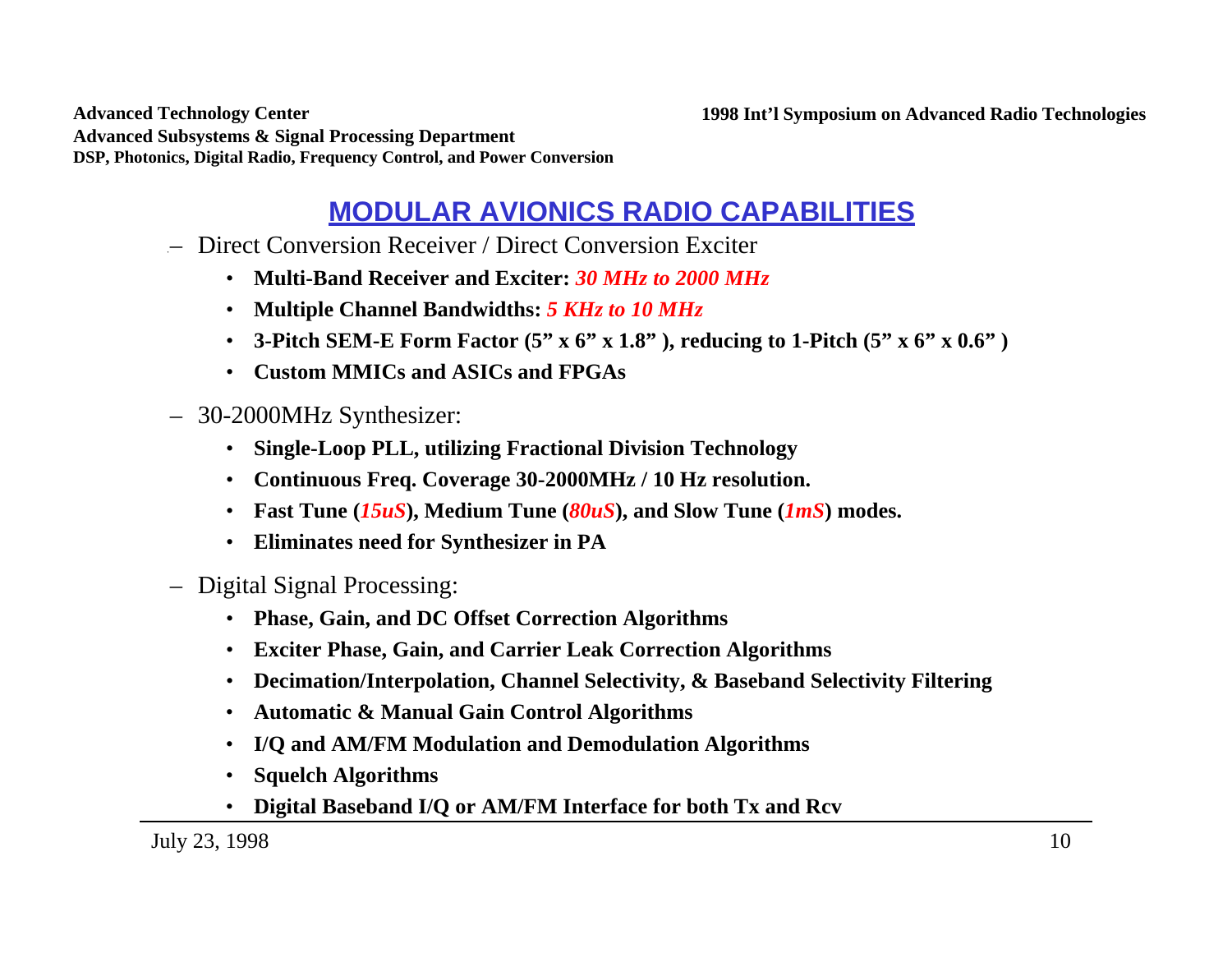#### **DIRECT CONVERSION RADIO ARCHITECTURE**

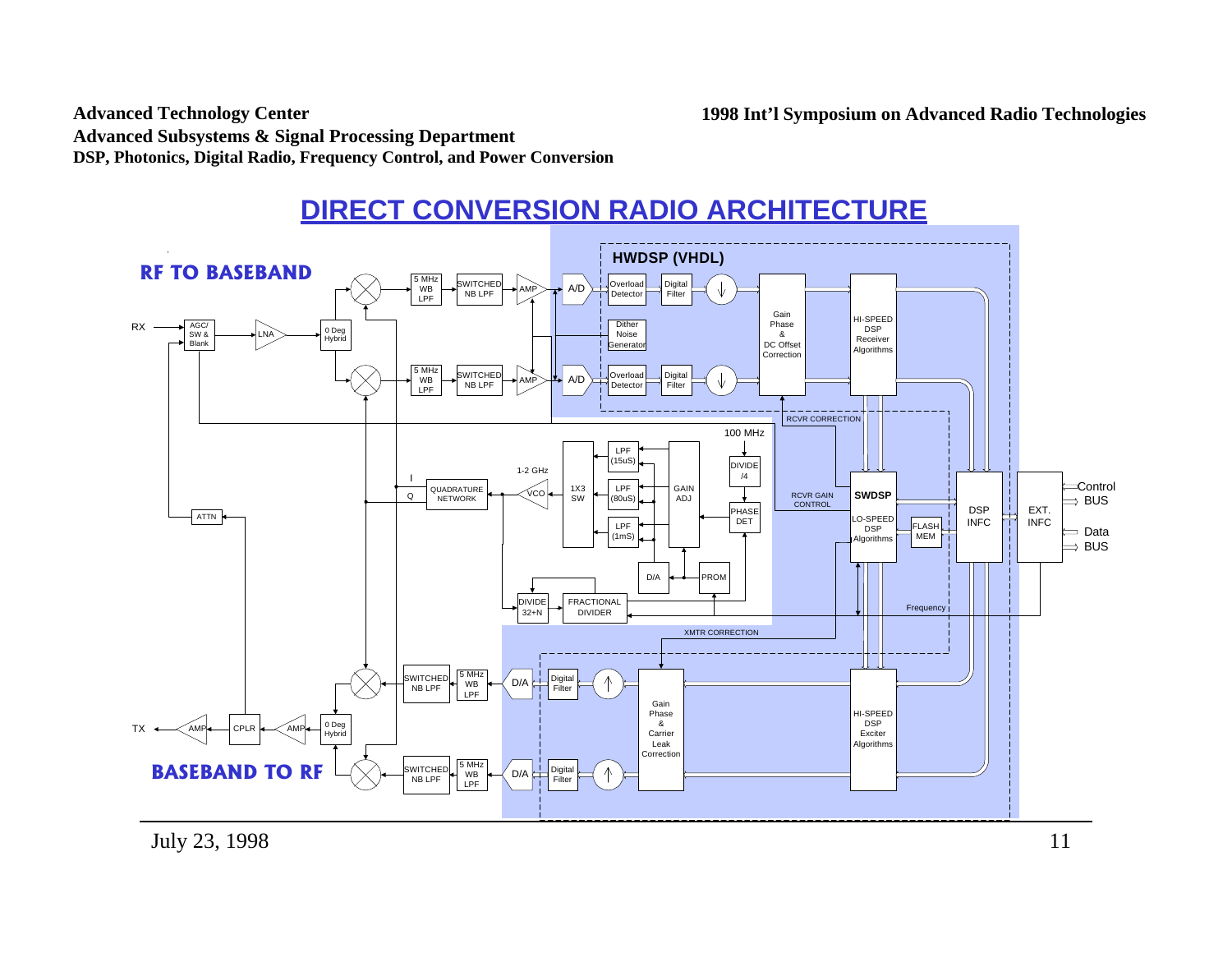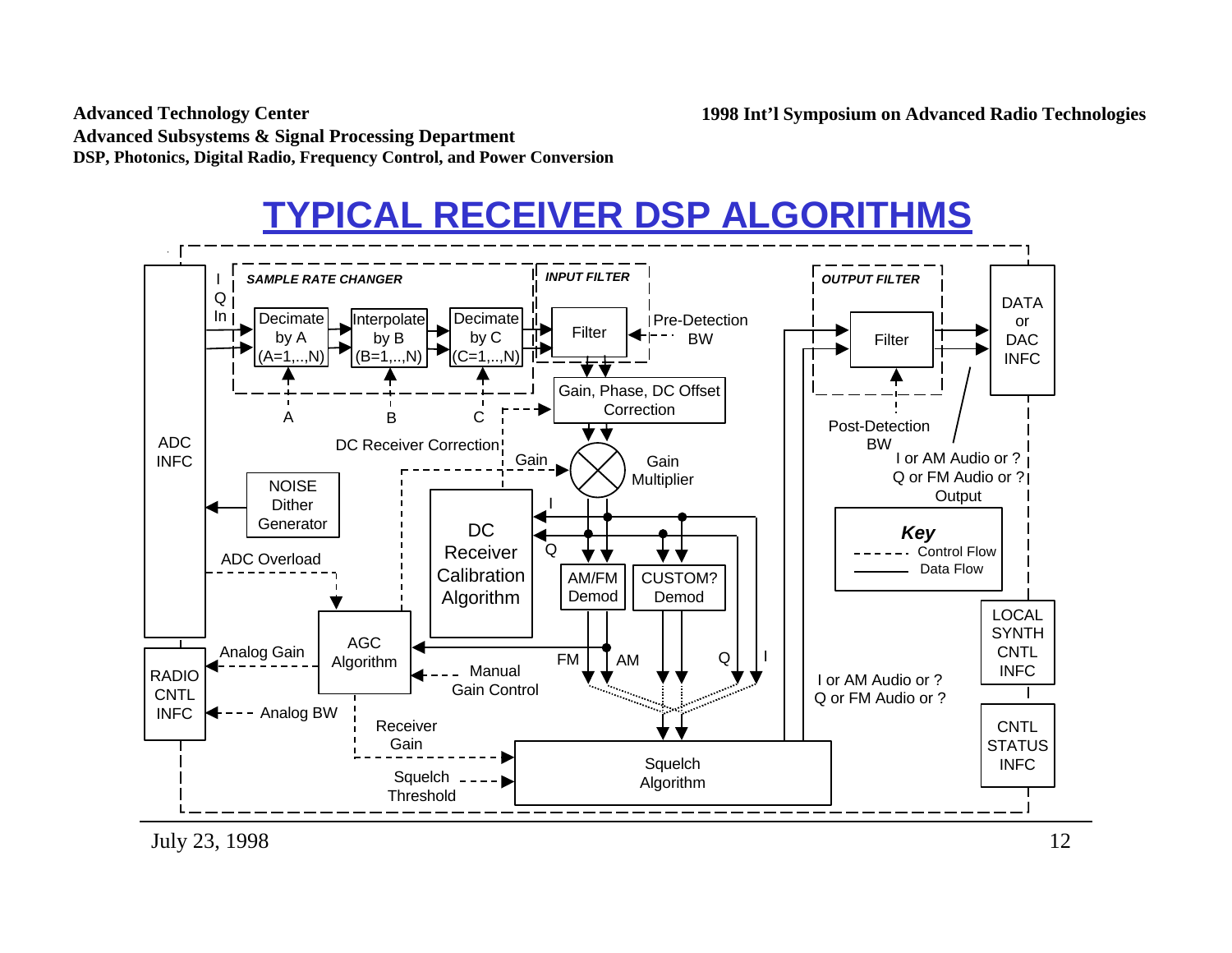**Advanced Technology Center Advanced Subsystems & Signal Processing Department DSP, Photonics, Digital Radio, Frequency Control, and Power Conversion**

## **DCR CALIBRATION TECHNOLOGY**

- Rapid & Accurate DCR Calibration Algorithms
	- Off-line/Factory/Pwr-up Calibration
		- $\bullet$  e.g.
			- Calibrate entire Receiver and Exciter from 30 to 2000 MHz in less than 10 seconds
	- Tuning Event Calibration
		- $\bullet$  e.g.
			- Calibrate DC Offset in 5 microseconds to support fast frequency hopping
	- Calibration Performance Requirements
		- $\bullet$  e.g.
			- Calibrate Phase & Gain to -60 dBc Distortion
			- Phase error  $< 0.1$  degree, Gain error  $< 0.01$  dB
			- Calibrate DC Offset to preserve 80 dB SFDR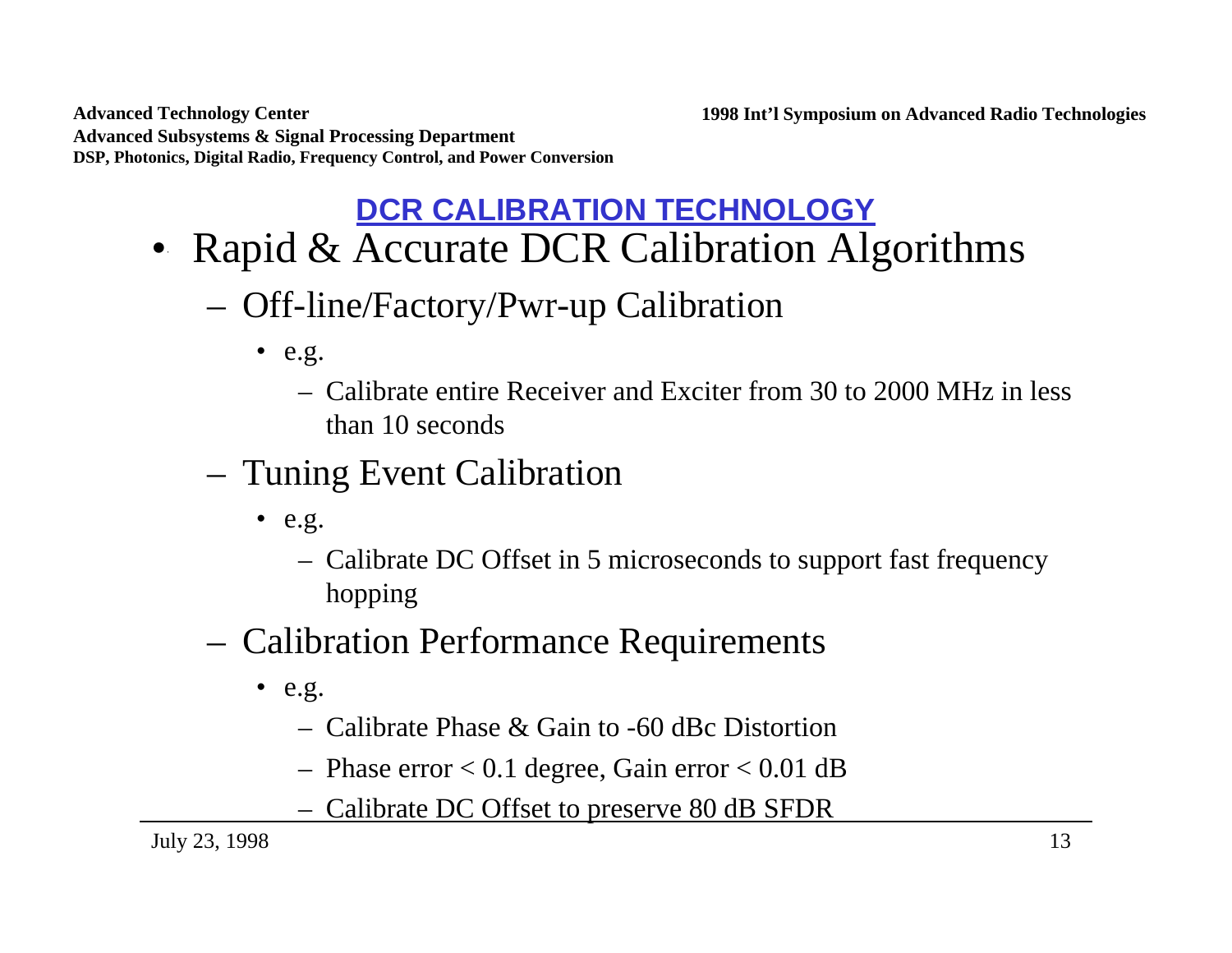**Advanced Technology Center Advanced Subsystems & Signal Processing Department DSP, Photonics, Digital Radio, Frequency Control, and Power Conversion**

## **ADC & DAC NOISE & DISTORTION SOURCES**

- Random Noise due to Quantization
	- Know your Effective Number of Bits (ENOB) !
- Phase Noise due to Sampler Aperture Jitter
- Harmonic & Intermodulation Distortion due to:
	- Non-Uniform Quantizer Step Sizes
	- Cubic & Quadratic Amplifier Transfer Curve
	- Slew Rate Limiting
	- Nonlinear Impedance
	- ADC Overload
	- Inadequate Quantizer Noise Dither
- Spurious Noise & Distortion due to :
	- Undesired Digital Noise Pickup
		- *The Sample Clock is a Local Oscillator & MUST BE CLEAN*
	- Aliasing (including Broadband Noise Aliasing in ADC!)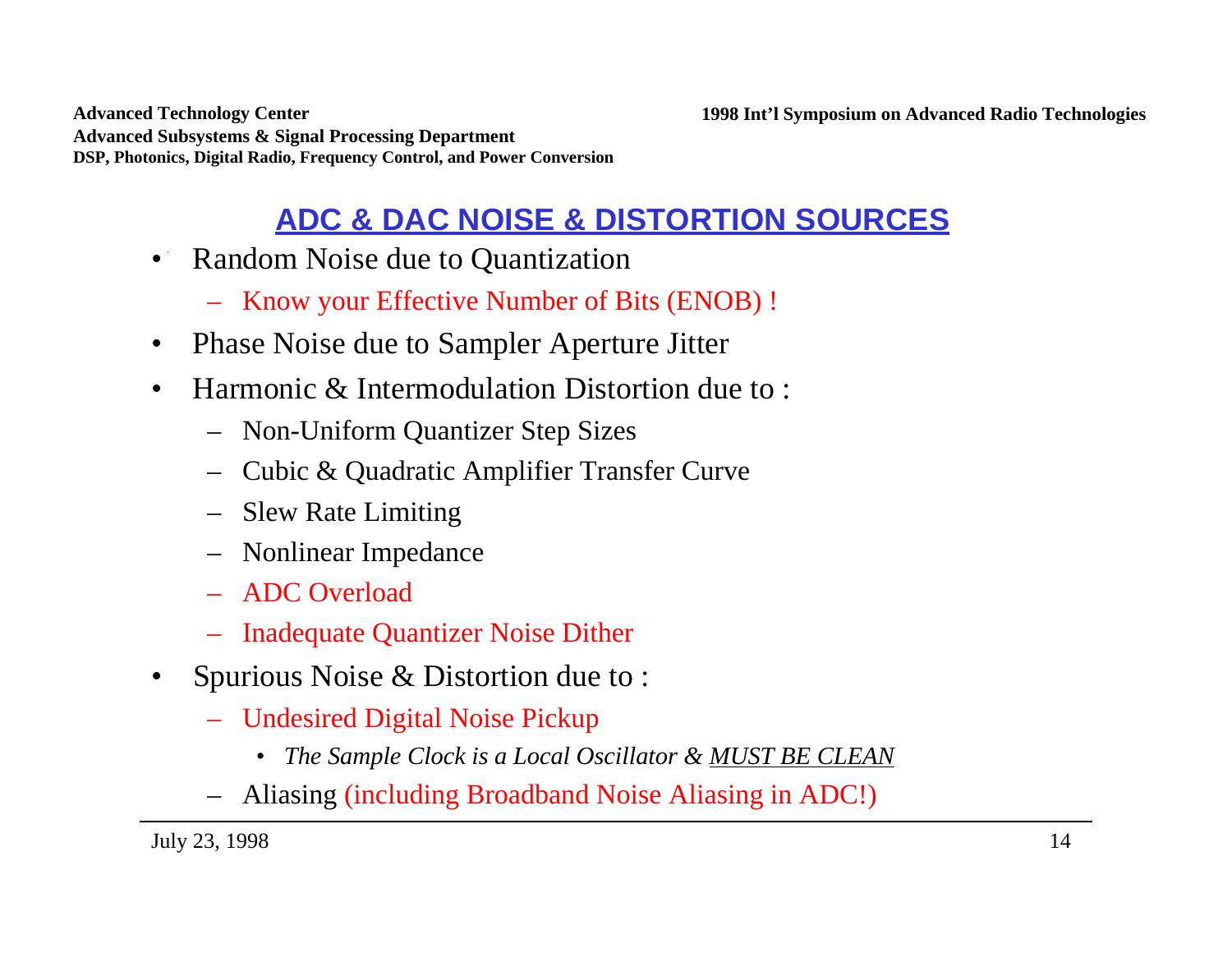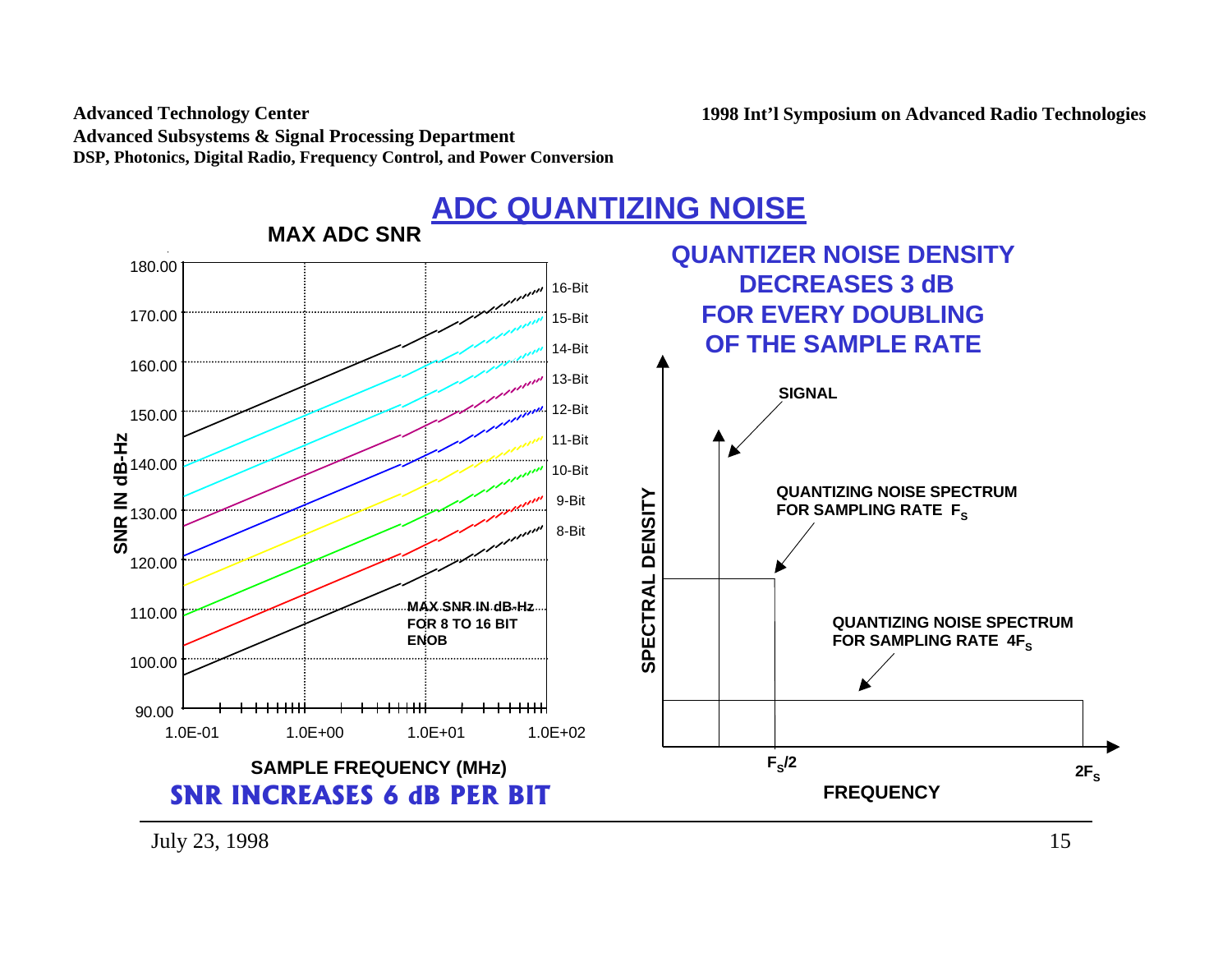**ADC NOISE & DISTORTION SOURCES**

 $MAX ADC SNR, Fs = 25 MHz$ 220.001 200.00 **MAX SNR LIMITED BY** APERTURE JITTER NOISE  $\frac{R}{4}^{180.00}$ FOR 1 TO 32 PSEC RMS JITTER 16-Bit 15-Bit  $\leq$ <sup>160.00</sup> ..................... 14-Bit **SNR**  $13-Bit$  $12 - B$ it 140.00  $11-Bit$ **MAX SNR LIMITED BY** 1 psec **QUANTIZER BITS** 2 psec **FOR 11 TO 16 BITS** 120.00 4 psec 8 psec 16 psec  $100.00^{+}$ 1.0E-02 1.0E-01  $1.0E + 00$ 1.0E+01  $1.0E + 02$ **SIGNAL FREQUENCY (MHz) APERTURE JITTER NOISE INCREASES 6 dB FOR EVERY DOUBLING OF JITTER, AMPLITUDE, OR FREQUENCY** 



July 23, 1998  $16$ 

**1998 Int'l Symposium on Advanced Radio Technologies**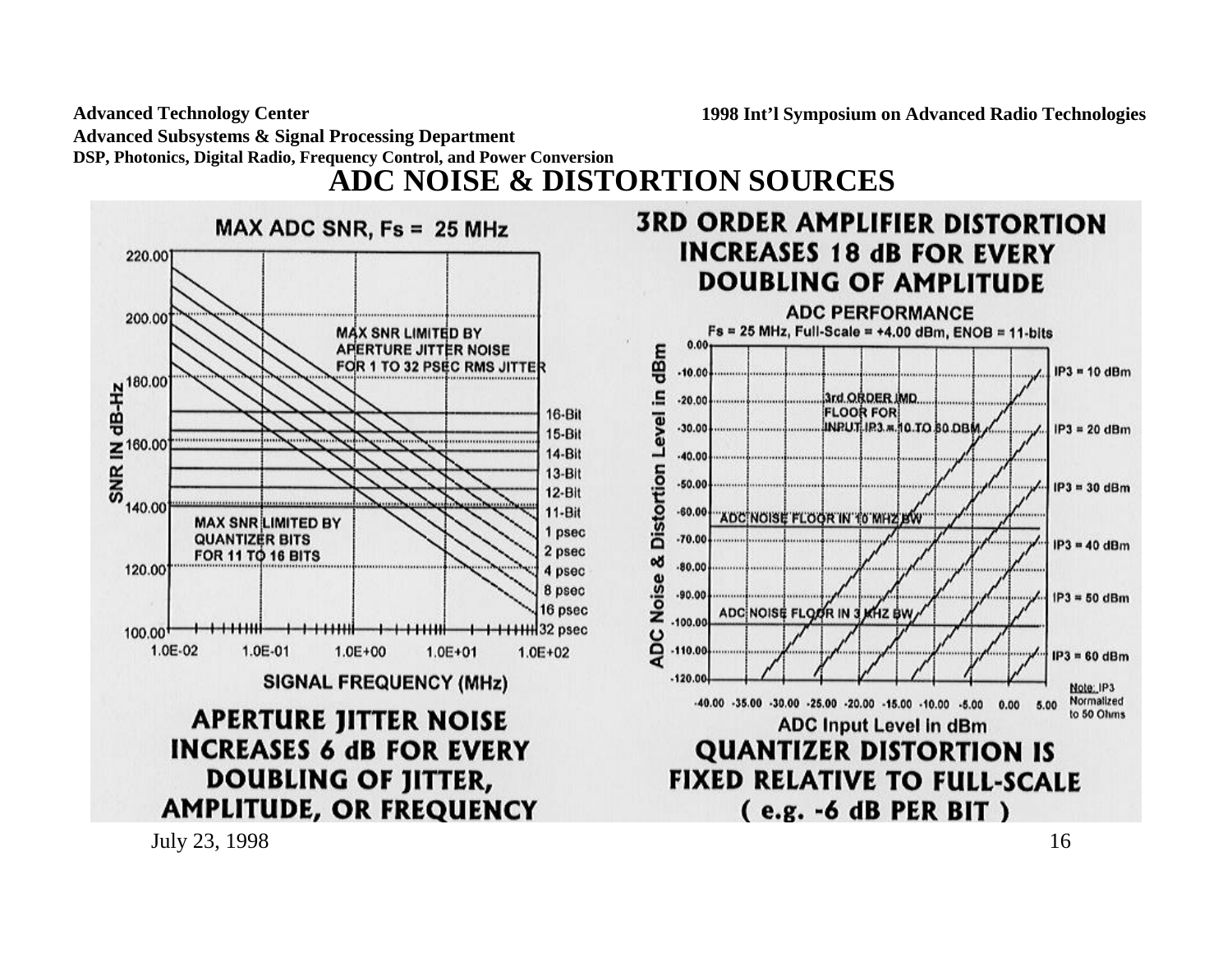# **DSP RECEIVER DESIGN**

• Set Analog Gain to meet sensitivity requirement

– e.g. 10 dB SNR @ -113 dBm in 3 kHz BW

- Ensure ADC output noise has Uniform Density
	- Either amplify thermal noise or add out-of-band dither noise
- Keep analog gain high until Ultimate SNR is obtained
	- Control output level with DSP gain control
- Hold ADC level constant if Ultimate SNR is obtained
	- Reduce analog gain & hold DSP gain constant
- Detect out-of-band interference at ADC
	- Reduce analog gain & increase DSP gain to maintain output
- Use Spreadsheet to select ADC, set gain distribution, and analyze noise & distortion performance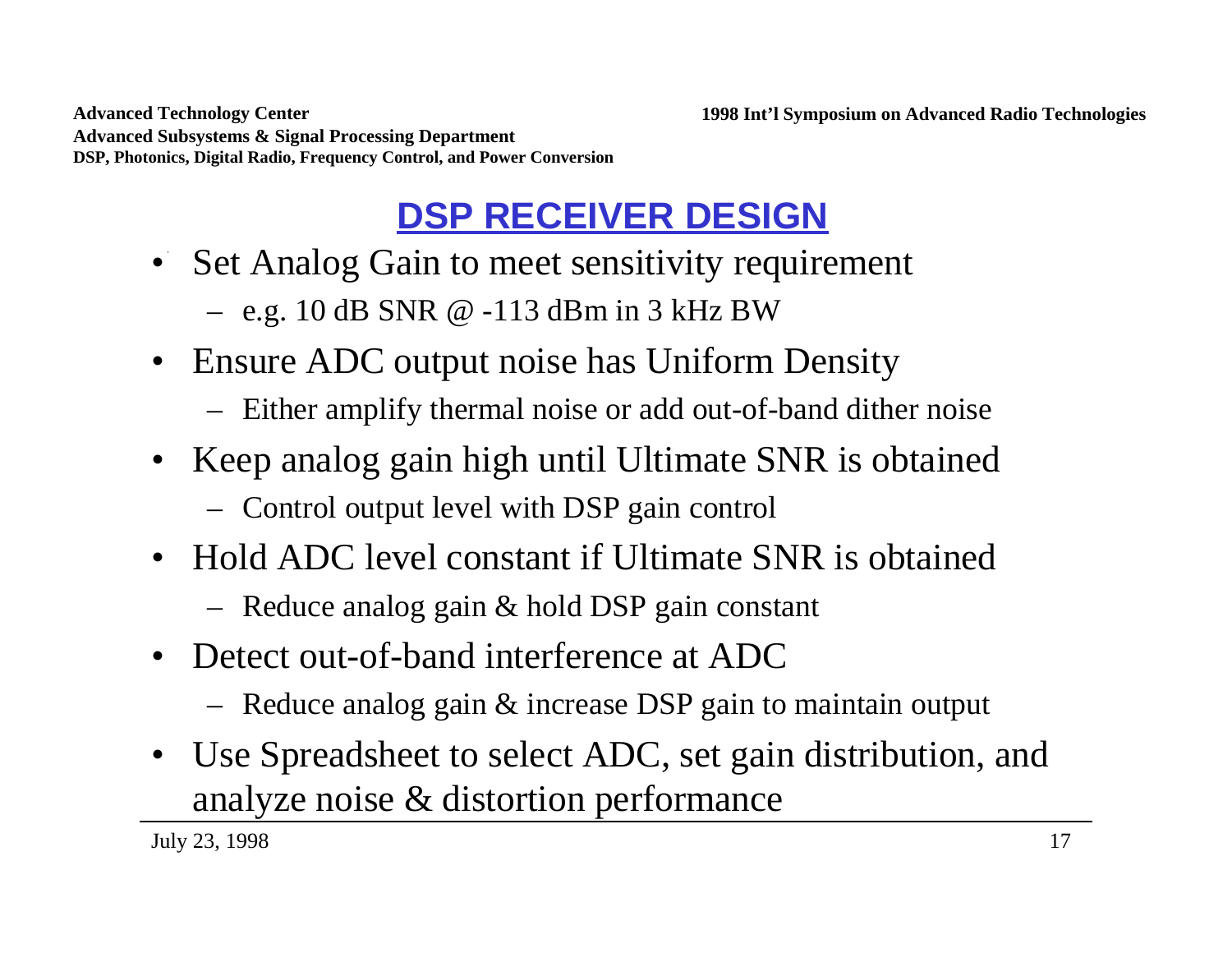$\frac{1}{2}$ 

#### **Advanced Technology Center Advanced Subsystems & Signal Processing Department DSP, Photonics, Digital Radio, Frequency Control, and Power Conversion**

### **DSP RECEIVER GAIN DISTRIBUTION AND NOISE PERFORMANCE VHF/UHF RCVR, 36 kHz BW DSP RECEIVER SPREADSHEET EXAMPLE**

| 8.00 dB<br>Analog RF/IF Front-End Noise Figure                                                           |          |          |                                            |          | <b>RECEIVER OPERATING CURVES</b>                                          |          |          |                                   |                                 |                                        |                                               |          |                                                    |                             |                             |                         |
|----------------------------------------------------------------------------------------------------------|----------|----------|--------------------------------------------|----------|---------------------------------------------------------------------------|----------|----------|-----------------------------------|---------------------------------|----------------------------------------|-----------------------------------------------|----------|----------------------------------------------------|-----------------------------|-----------------------------|-------------------------|
|                                                                                                          |          |          |                                            |          |                                                                           |          |          |                                   |                                 |                                        |                                               | 20       |                                                    |                             |                             |                         |
| Max. Receiver Antenna Signal Level<br>A/D Converter Effective No. of Bits                                |          |          | 20.00 dBm<br>11.00 bits                    |          |                                                                           |          |          |                                   | 10                              |                                        | ADC OVERLOAD LEVEL                            |          |                                                    |                             |                             |                         |
| A/D Converter Full-Scale Level                                                                           |          |          | $0.50 V-pk =$                              |          | 68.0 dB Max. A/D S/N in Nyquist BW<br>4.0 dBm (full-scale sinewave level) |          |          |                                   | $\theta$                        |                                        |                                               |          |                                                    |                             |                             |                         |
| A/D Converter Sample Frequency                                                                           |          |          |                                            |          | 25,000.0 kHz                                                              |          |          |                                   |                                 | -62.2 dBm Min. A/D Input Noise (regmt) |                                               | $-10$    |                                                    |                             |                             |                         |
|                                                                                                          |          |          |                                            |          |                                                                           |          |          |                                   |                                 | -68.0 dBm A/D Quant. Noise in BW1      |                                               | $-20$    |                                                    |                             |                             |                         |
| A/D Converter Input Bandwidth (BW1)<br>5,000.0 kHz<br>DSP Pre-Detection (IF) Bandwidth (BW2)<br>36.0 kHz |          |          |                                            |          |                                                                           |          |          | -89.4 dBm A/D Ouant. Noise in BW2 |                                 | $-30$                                  |                                               |          |                                                    |                             |                             |                         |
|                                                                                                          |          |          | DSP Post-Detection (Audio) Bandwidth (BW3) |          | 3.0 kHz                                                                   |          |          |                                   |                                 | -100.2 dBm A/D Quant. Noise in BW3     |                                               | $-40$    |                                                    | ADC INPUT LEVEL             |                             |                         |
|                                                                                                          |          |          | Analog RF/IF Front-End AGC Threshold       |          | $-80.00$ dBm                                                              |          |          |                                   |                                 |                                        |                                               | $-50$    |                                                    |                             |                             | 3RD ORDER IMD           |
|                                                                                                          |          |          |                                            |          | 81.00 dB                                                                  |          |          |                                   |                                 |                                        | ADC INPUT LEVEL IN dBm                        | $-60$    |                                                    |                             |                             | FOR +30 dBm $IP3$       |
| Analog RF/IF Front-End AGC Range<br>Receiver AGC Threshold                                               |          |          | $-115.00$ dBm                              |          |                                                                           |          |          | -16.00 dBm IQ Output Signal Level |                                 | $-70$                                  | <b>ADC DISTORTION</b><br>FOR 15-BIT LINEARITY |          |                                                    | <b>FRONT-END</b>            |                             |                         |
| Max. DSP Internal Gain                                                                                   |          |          |                                            |          | 58.00 dB                                                                  |          |          |                                   |                                 |                                        |                                               |          | (SFDR=90 dB)                                       | ADC INPUT NOISE IN BW3      |                             |                         |
| AM Modulation Percentage                                                                                 |          |          |                                            |          | 80.00%                                                                    |          |          |                                   |                                 | -23.96 dBm AM Output Signal Level      |                                               | $-80$    |                                                    |                             |                             |                         |
| FM Detector Sample Frequency                                                                             |          |          |                                            |          | 64.00 kHz                                                                 |          |          |                                   |                                 |                                        |                                               | $-90$    |                                                    |                             | ADC QUANTIZING NOISE IN BW3 |                         |
| FM Peak Deviation                                                                                        |          |          |                                            |          | 8.00 kHz                                                                  |          |          |                                   |                                 | -8.06 dBm FM Output Signal Level       |                                               | $-100$   |                                                    |                             |                             |                         |
| Synthesizer Noise Density                                                                                |          |          |                                            |          | $-100.00$ dBc-Hz                                                          |          |          |                                   | 33.01 dB Max pre-A/D SNR in BW1 |                                        |                                               | $-110$   |                                                    | SYNTH NOISE LEVEL IN BW3    |                             |                         |
|                                                                                                          |          |          |                                            |          |                                                                           |          |          |                                   | 54.44 dB Max pre-A/D SNR in BW2 |                                        |                                               | $-120$   |                                                    |                             |                             |                         |
|                                                                                                          |          |          |                                            |          |                                                                           |          |          |                                   | 65.23 dB Max pre-A/D SNR in BW3 |                                        |                                               |          | -120 -110 -100 -90 -80 -70 -60 -50 -40 -30 -20 -10 |                             |                             | 10 20<br>$\overline{0}$ |
|                                                                                                          |          |          |                                            |          |                                                                           |          |          |                                   |                                 |                                        |                                               |          |                                                    | RECEIVER INPUT LEVEL IN dBm |                             |                         |
| Antenna                                                                                                  | Analog   | A/D      | Noise at Noise at Noise at                 |          |                                                                           | Total    | Total    | IO.                               | I0                              | AM                                     | FM                                            | DSP      | IO.                                                | Total                       | Antenna                     | Antenna                 |
| Signal                                                                                                   | RF/IF    |          | Signal A/D InputA/D InputA/D Input         |          |                                                                           | Noise    | Noise    | SNR                               | SNR                             | <b>SNR</b>                             | <b>SNR</b>                                    | Internal | Output                                             | Noise                       | Ovld                        | Ovld/Sig                |
| Level                                                                                                    | Gain     | Level    | in BW1                                     | in BW2   | in BW3                                                                    | in BW2   | in BW3   | in BW2                            | in BW3                          | in BW3                                 | in BW3                                        | Gain     | Level                                              | Figure                      | Level                       | Ratio                   |
| (dBm)                                                                                                    | (dB)     | (dBm)    | (dBm)                                      | (dBm)    | (dBm)                                                                     | (dBm)    | (dBm)    | (dB)                              | (dB)                            | (dB)                                   | (dB)                                          | (dB)     | (dBm)                                              | (dB)                        | (dBm)                       | (dB)                    |
|                                                                                                          |          |          |                                            |          |                                                                           |          |          |                                   |                                 |                                        |                                               |          |                                                    |                             |                             |                         |
| $-120.00$                                                                                                | 41.00    | $-79.00$ | $-58.01$                                   | $-79.44$ | $-90.23$                                                                  | $-79.02$ | $-89.81$ | 0.02                              | 10.81                           | 2.85                                   | 0.31                                          | 58.00    | $-21.00$                                           | 8.42                        | $-37.0$                     | 83.0                    |
| $-110.00$                                                                                                | 41.00    | $-69.00$ | $-58.01$                                   | $-79.44$ | $-90.23$                                                                  | $-79.02$ | $-89.81$ | 10.02                             | 20.81                           | 12.85                                  | 30.85                                         | 53.00    | $-16.00$                                           | 8.42                        | $-37.0$                     | 73.0                    |
| $-100.00$                                                                                                | 41.00    | $-59.00$ | $-58.01$                                   | $-79.44$ | $-90.23$                                                                  | $-79.02$ | $-89.81$ | 20.02                             | 30.81                           | 22.85                                  | 41.09                                         | 43.00    | $-16.00$                                           | 8.42                        | $-37.0$                     | 63.0                    |
| $-90.00$                                                                                                 | 41.00    | $-49.00$ | $-57.99$                                   | $-79.42$ | $-90.21$                                                                  | $-79.01$ | $-89.80$ | 30.01                             | 40.80                           | 32.84                                  | 51.08                                         | 33.00    | $-16.00$                                           | 8.43                        | $-37.0$                     | 53.0                    |
| $-80.00$                                                                                                 | 41.00    | $-39.00$ | $-57.84$                                   | $-79.27$ | $-90.06$                                                                  | $-78.87$ | $-89.66$ | 39.87                             | 50.66                           | 42.70                                  | 60.94                                         | 23.00    | $-16.00$                                           | 8.57                        | $-37.0$                     | 43.0                    |
| $-70.00$                                                                                                 | 31.00    | $-39.00$ | $-66.55$                                   | $-87.98$ | $-98.77$                                                                  | $-85.63$ | $-96.42$ | 46.63                             | 57.42                           | 49.46                                  | 67.70                                         | 23.00    | $-16.00$                                           | 11.81                       | $-27.0$                     | 43.0                    |
| $-60.00$                                                                                                 | 21.00    | $-39.00$ | $-71.04$                                   | $-92.46$ | $-103.26$                                                                 | $-87.67$ | $-98.46$ | 48.67                             | 59.46                           | 51.50                                  | 69.74                                         | 23.00    | $-16.00$                                           | 19.77                       | $-17.0$                     | 43.0                    |
| $-50.00$                                                                                                 | 11.00    | $-39.00$ | $-71.90$                                   | $-93.33$ | $-104.12$                                                                 | $-87.93$ | $-98.73$ | 48.93                             | 59.73                           | 51.77                                  | 70.01                                         | 23.00    | $-16.00$                                           | 29.50                       | $-7.0$                      | 43.0                    |
| $-40.00$                                                                                                 | 1.00     | $-39.00$ | $-72.00$                                   |          | $-93.43 - 104.22$                                                         | $-87.96$ | $-98.75$ | 48.96                             | 59.75                           | 51.80                                  | 70.03                                         | 23.00    | $-16.00$                                           | 39.47                       | 3.0                         | 43.0                    |
| $-30.00$                                                                                                 | $-9.00$  | $-39.00$ | $-72.01$                                   |          | $-93.44 - 104.23$                                                         | $-87.96$ | $-98.76$ | 48.96                             | 59.76                           | 51.80                                  | 70.04                                         | 23.00    | $-16.00$                                           | 49.47                       | 13.0                        | 43.0                    |
| $-20.00$                                                                                                 | $-19.00$ | $-39.00$ | $-72.01$                                   |          | $-93.44 - 104.23$                                                         | $-87.97$ | $-98.76$ | 48.97                             | 59.76                           | 51.80                                  | 70.04                                         | 23.00    | $-16.00$                                           | 59.47                       | 20.0                        | 40.0                    |
| $-10.00$                                                                                                 | $-29.00$ | $-39.00$ | $-72.01$                                   |          | $-93.44 - 104.23$                                                         | $-87.97$ | $-98.76$ | 48.97                             | 59.76                           | 51.80                                  | 70.04                                         | 23.00    | $-16.00$                                           | 69.47                       | 20.0                        | 30.0                    |
| 0.00                                                                                                     | $-39.00$ | $-39.00$ | $-72.01$                                   |          | $-93.44 - 104.23$                                                         | $-87.97$ | $-98.76$ | 48.97                             | 59.76                           | 51.80                                  | 70.04                                         | 23.00    | $-16.00$                                           | 79.47                       | 20.0                        | 20.0                    |
| 10.00                                                                                                    | $-40.00$ | $-30.00$ | $-63.01$                                   | $-84.44$ | $-95.23$                                                                  | $-83.24$ | $-94.03$ | 53.24                             | 64.03                           | 56.07                                  | 74.31                                         | 14.00    | $-16.00$                                           | 85.20                       | 20.0                        | 10.0                    |
| 20.00                                                                                                    | $-40.00$ | $-20.00$ | $-53.01$                                   | $-74.44$ | $-85.23$                                                                  | $-74.30$ | $-85.09$ | 54.30                             | 65.09                           | 57.13                                  | 75.37                                         | 4.00     | $-16.00$                                           | 94.14                       | 20.0                        | 0.0                     |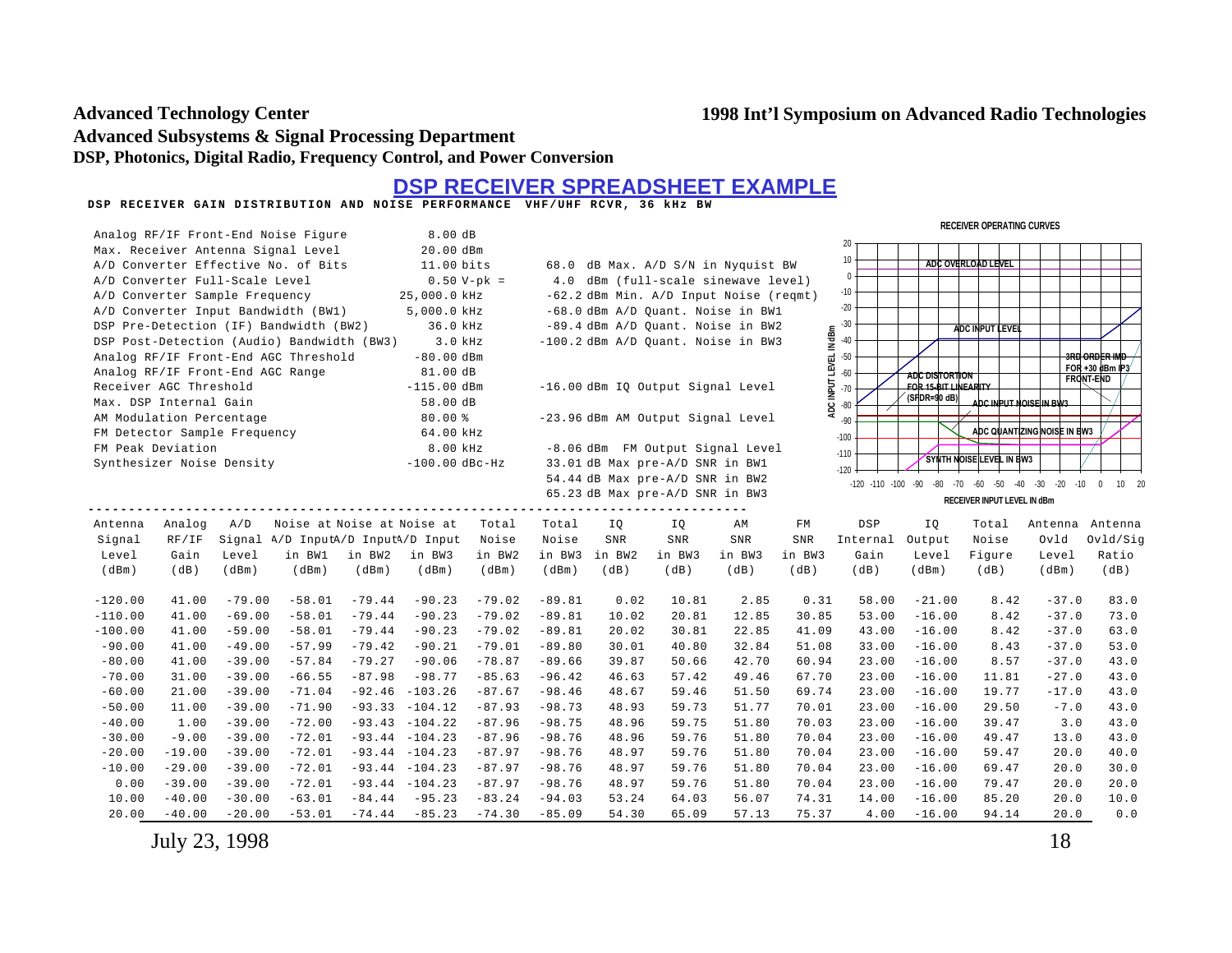## **NOISE DITHER GENERATION**

- Digital Generation of Out-of-Band Noise Dither
	- Dither May Be Required in NB Modes to Ensure Uniform Quantizing Noise ( e.g. to Linearize ADC Model )

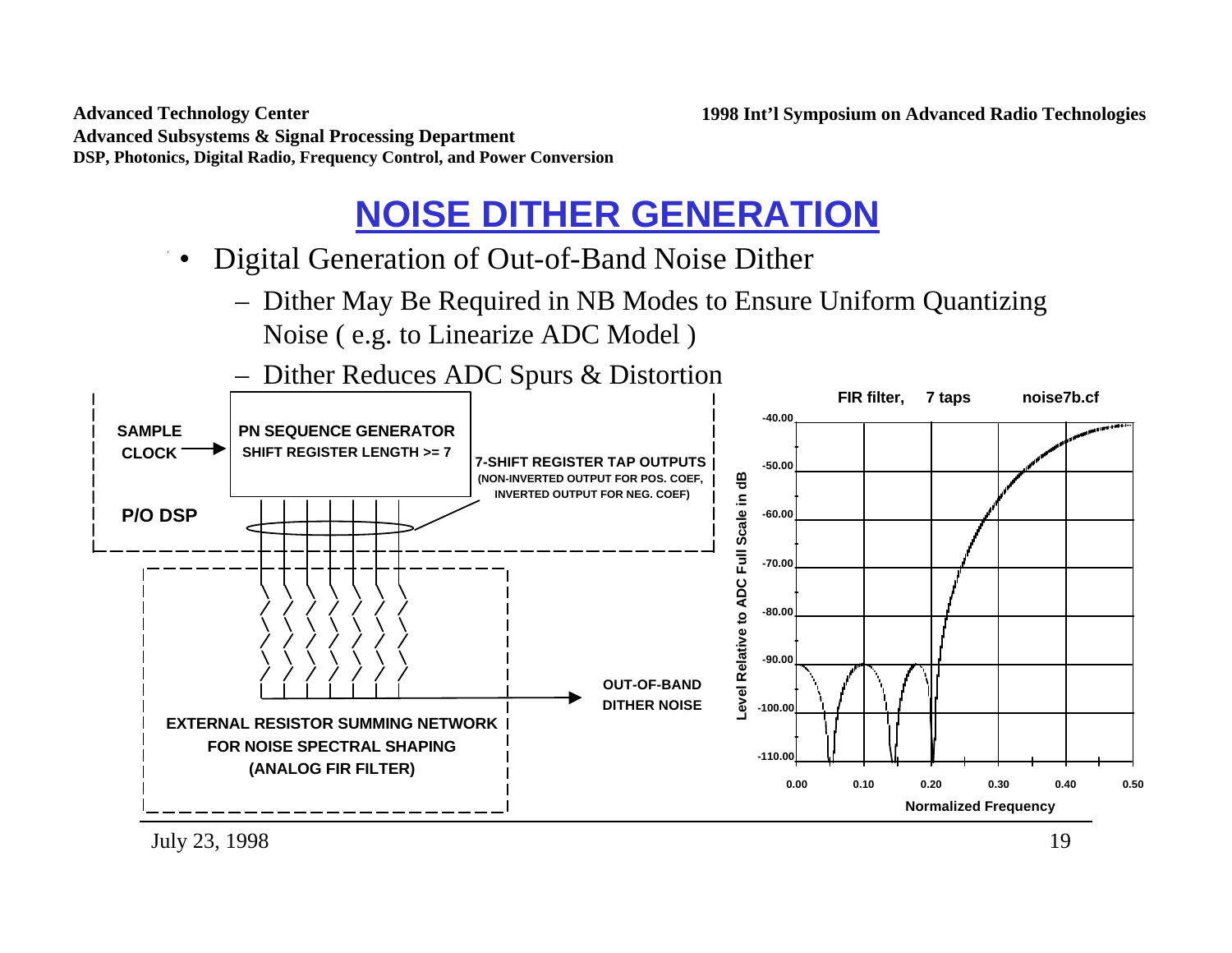## **HI-SPEED (MULTIPLIER-LESS) DIGITAL FILTERING**

- Decimation & Interpolation
	- Cascade-Integrator-Comb (CIC) Digital Filters
		- Linear Phase Response
		- Variable Decimation / Interpolation Ratio
		- Multiplier-less Design

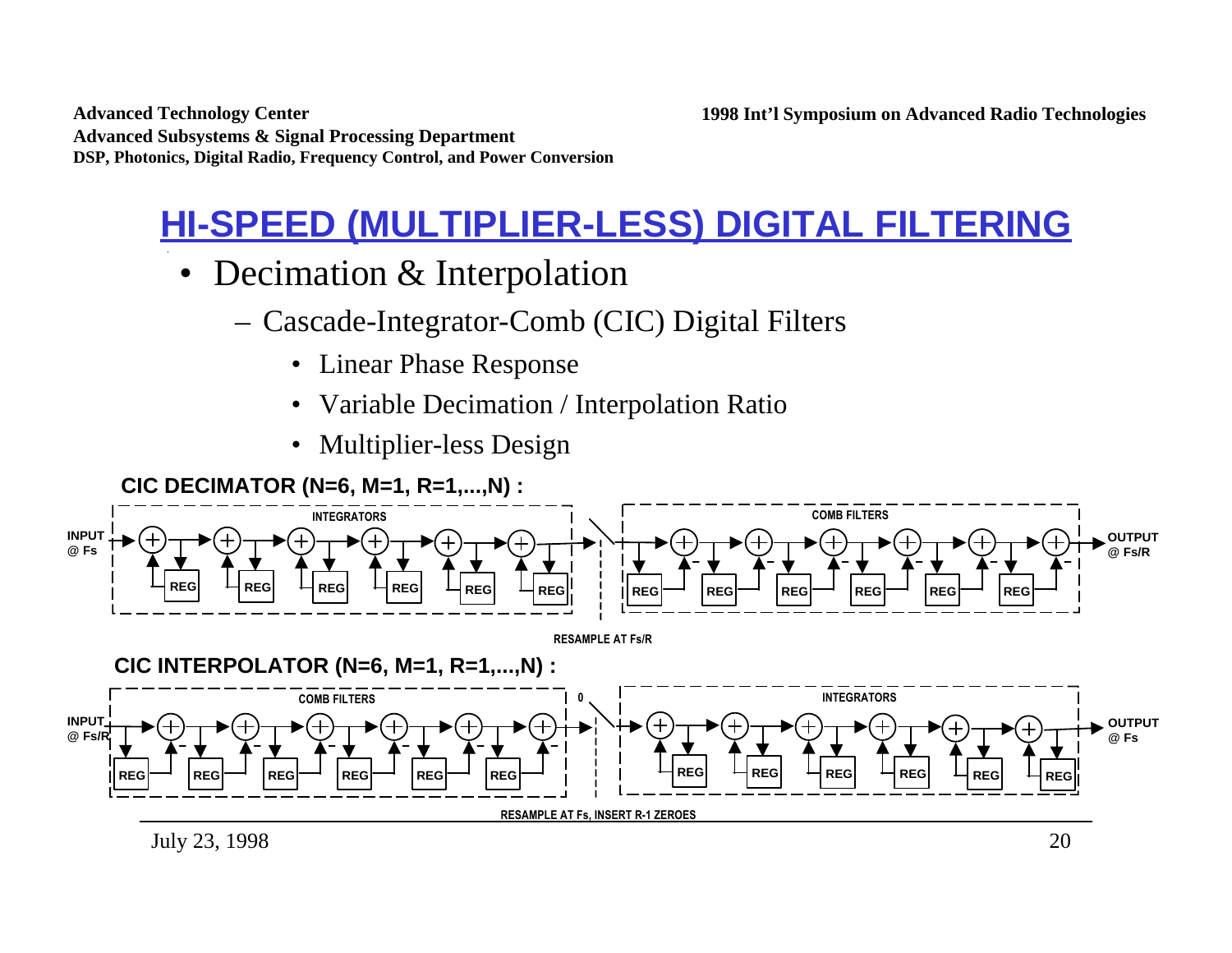## **HI-SPEED (MULTIPLIER-LESS) DIGITAL FILTERING**

- FIR Digital Filtering
	- Selectivity Filtering
	- CIC Frequency Response Correction
		- CIC Passband Rolloff Compensation
		- CIC Alias Suppresion (Selectivity Filtering)
	- Multiplier-less Designs Possible

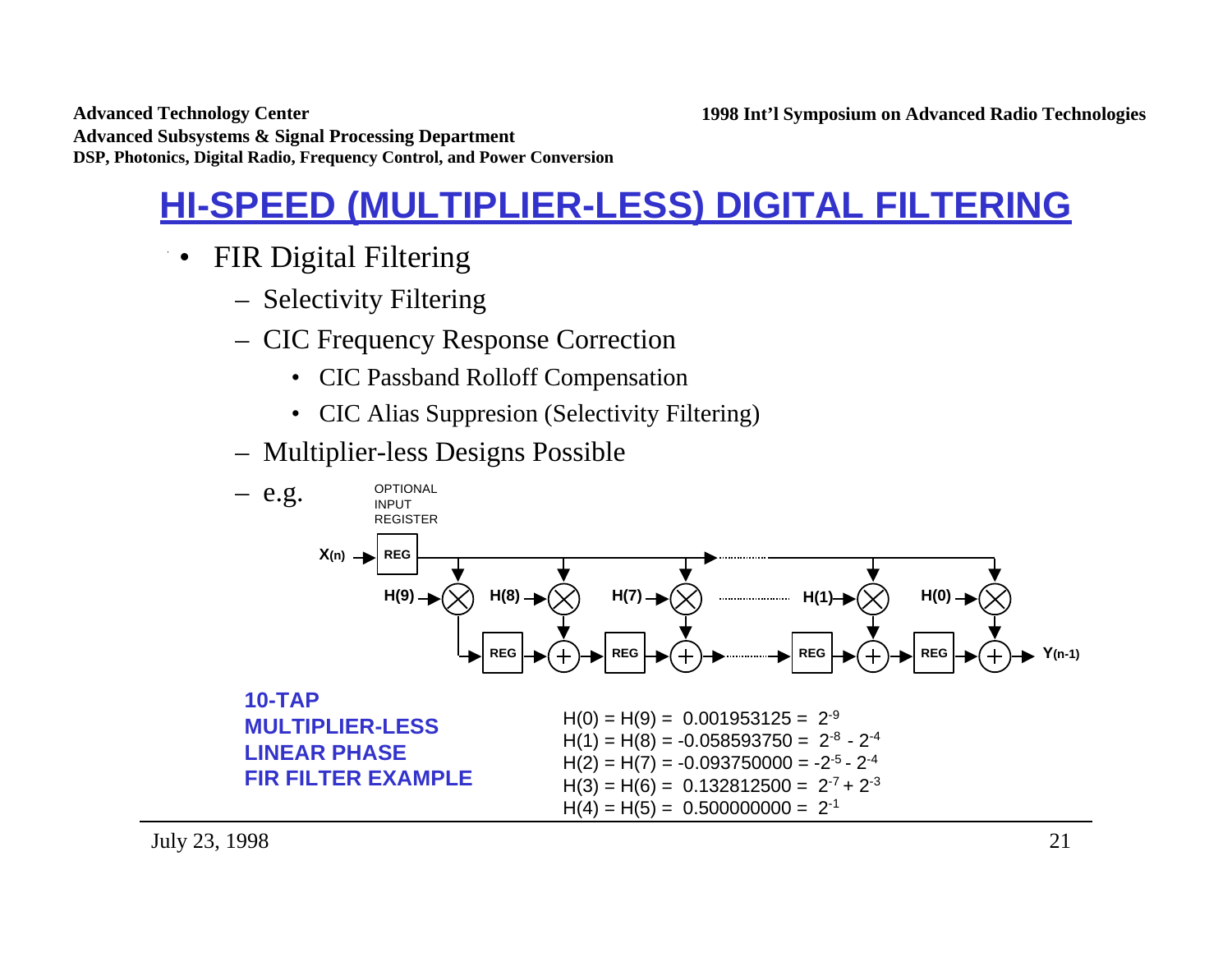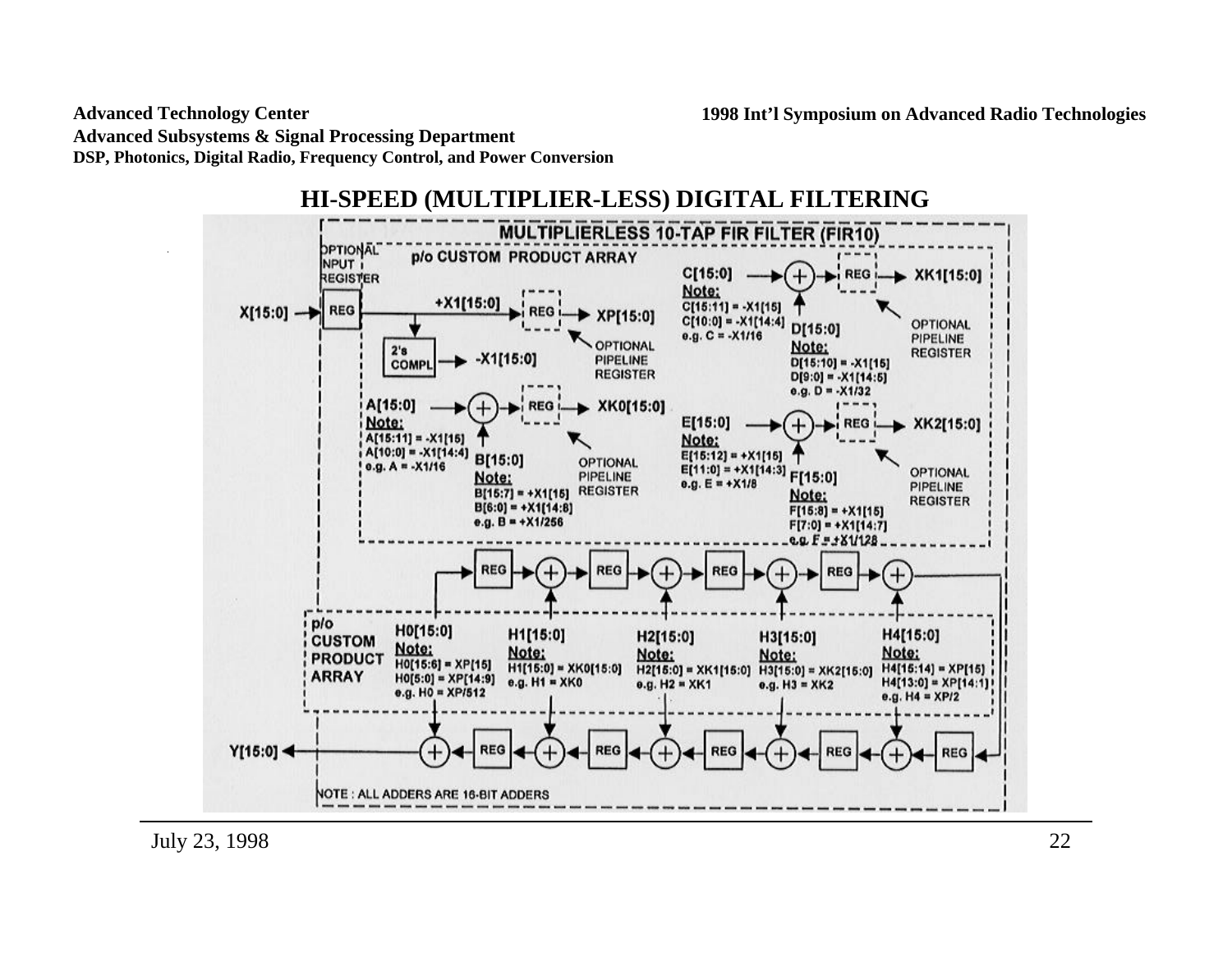**Advanced Technology Center**

**Advanced Subsystems & Signal Processing Department**

**DSP, Photonics, Digital Radio, Frequency Control, and Power Conversion**

![](_page_22_Figure_4.jpeg)